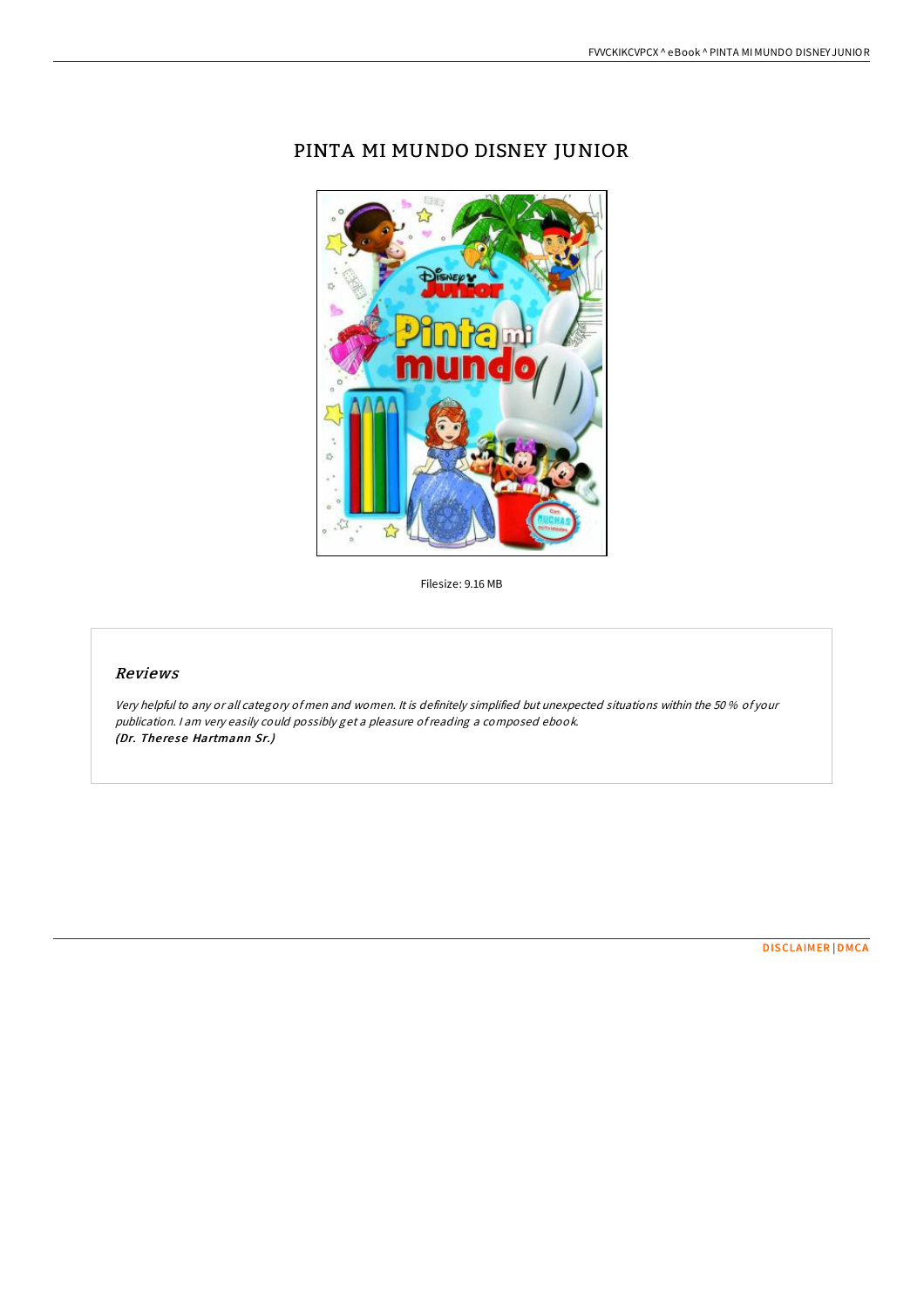## PINTA MI MUNDO DISNEY JUNIOR



DISNEY LIBROS, 2014. Rústica (Tapa blanda). Book Condition: Nuevo. Dust Jacket Condition: Nuevo. Encuentra a la Doctora Juguetes y a sus amigos de peluche, ayuda a Jake los piratas de Nunca Jamás en su búsqueda del tesoro y pásalo en grande con Mickey Mouse! 178 LIBRO.

⊕ Read PINTA MI MUNDO DISNEY [JUNIOR](http://almighty24.tech/pinta-mi-mundo-disney-junior.html) Online A Do wnlo ad PDF PINTA MI MUNDO DISNEY [JUNIOR](http://almighty24.tech/pinta-mi-mundo-disney-junior.html)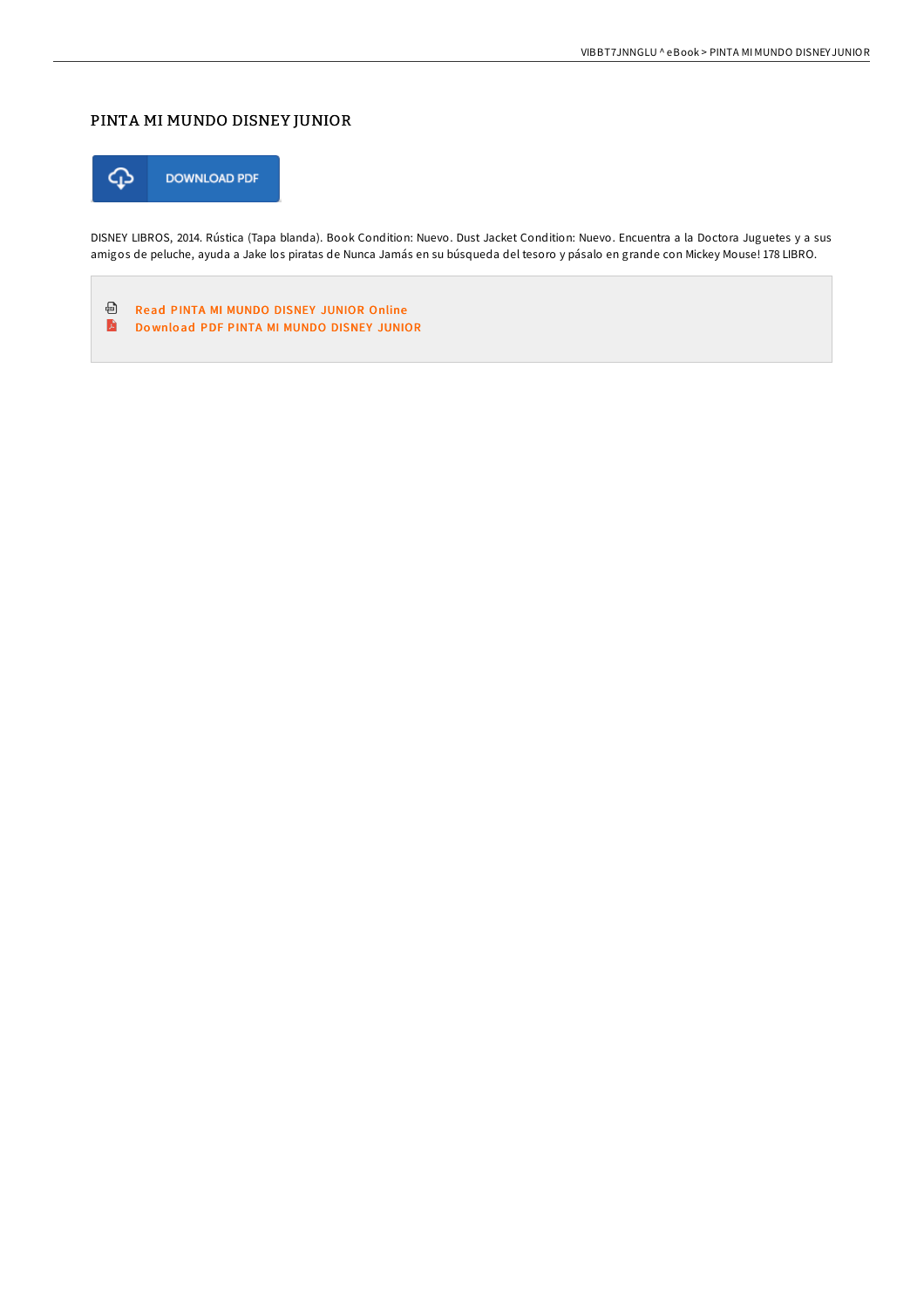### You May Also Like

Disney's Mickey Mouse (Disney Magical Story S)

Parragon Books. Hardcover. Book Condition: New. 1445422662 Never Read-may have light shelf or handling wear-Great Copy-I ship FAST!.

Save Document »

### Estrellas Peregrinas Cuentos de Magia y Poder Spanish Edition

Pinata Books. Paperback. Book Condition: New. Paperback. 178 pages. Dimensions: 8.3in. x 5.4in. x 0.6in.First ever Spanishlanguage edition of the critically acclaimed collection of short stories for young adults by a master of Latino literature... **Save Document**»

#### Scholastic Explora Tu Mundo M

Scholastic en Espanol. Hardcover. Book Condition: New. Hardcover. 32 pages. Dimensions: 9.1in. x 7.6in. x 0.4in.Scholastic Discover More is a revolutionary new nonfiction line pairing stunning print books with corresponding interactive digital books that extend... **Save Document** »

Fun to Learn Bible Lessons Preschool 20 Easy to Use Programs Vol 1 by Nancy Paulson 1993 Paperback Book Condition: Brand New. Book Condition: Brand New. **Save Document »** 

Brown Paper Preschool: Pint-Size Science : Finding-Out Fun for You and Young Child Book Condition: Brand New. Book Condition: Brand New. **Save Document** »